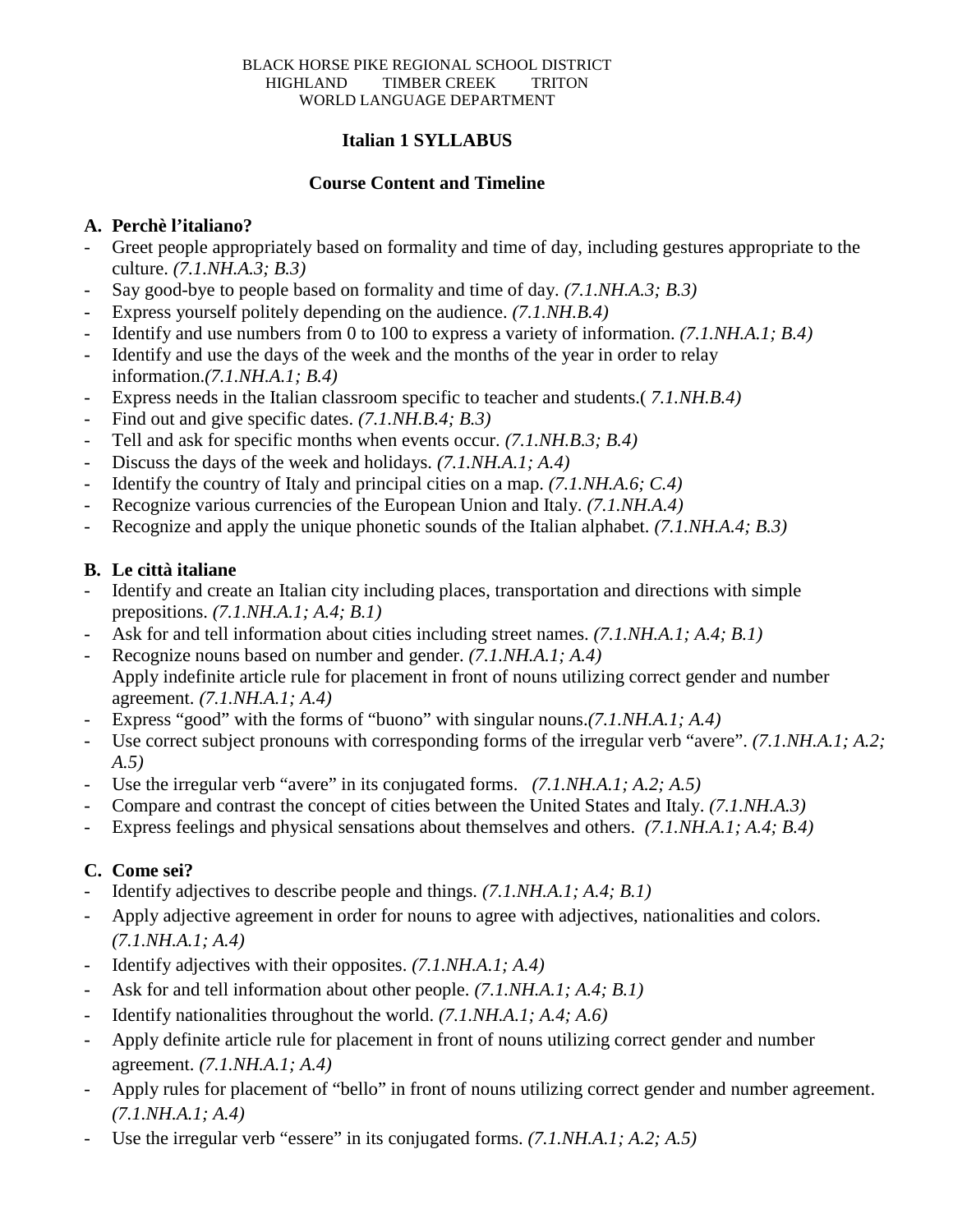- Use correct subject pronouns with corresponding forms of the irregular verb "essere". *(7.1.NH.A.1; A.2; A.5)*
- Recognize symbols, traditions and towns in La Sicilia. *(7.1.NH.A.1,2; C.2,3,5)*
- Compare and contrast symbols and colors of Italian and American flag. *(7.1.NH.A.1,2; C.2,3,5 )*
- Apply rules for stressed and unstressed plural nouns. *(7.1.NH.A.1; A.4)*

# **D. La vita dello studente/della studentessa**

- Name the school subjects on their schedule. *(7.1.NH.A.1; A.4)*
- Tell what various classes that take place at school and university. *(7.1.NH.A.1; A.3; A.4)*
- Describe school subjects and their level of difficulty. *(7.1.NH.A.1; A.4)*
- Identify family members and relationships. *(7.1.NH.A.1; A.4)*
- Identify an –are verb and be able to conjugate it for the different pronouns to make sentences about the topics discussed in this chapter. *(7.1 NH. A.3 A.5; B.4)*
- Use irregular verbs "dare, stare, andare and fare" with expressions to indicate weather and means of transportation. *(7.1.NH.A.1, B5)*
- Use possessive adjectives to tell who or what possesses something with nouns and family members. *(7.1.NH.B.4)*
- Apply demonstrative words to indicate people, places or things based on number and gender. *(7.1.NH.A.1, B5)*
- Identify L'Umbria on a map and its contributions to schooling, music and religious traditions. *(7.1.NH.A.1,2; C.2,3,5 )*
- Compare and contrast school systems and degrees in Italy and in the United States. *(7.1 NH. A.3 A.4; A.5)*

# **E. Gli sport e passatempi dopo scuola**

- Describe what you do and prefer to do after-school and in your free time. *(7.1 NH. A.1; A.3; A.4)*
- Discuss the role of soccer and it's *tifosi* in Italy. *(7.1.NH.A.4; B.5)*
- Identify sports and activities with certain seasons and weather. *(7.1.NH.A.1; A.4)*
- Conjugate and use regular –ere verbs in Italian. *(7.1.NH.B.3; B.4; B.5)*
- Conjugate and use regular –ire verbs and –isc verbs in Italian. *(7.1.NH.B.3; B.4; B.5)*
- Describe wants, needs and abilities with irregular verbs "dovere, volere and potere". *(7.1.NH.A1,C.5 )*
- Use irregular verbs "dire, uscire and venire" with appropriate subject pronouns. *(7.1.NH.A1,C.5)*
- Apply rules of noun agreement with direct-object pronouns to indicate recipient of actions. *(7.1.NH.A1,C.5 )*
- Ask and tell time with time expressions according to time of the day. *(7.1.NH.A.1; B.4)*
- Tell and ask for specific times when events occur. *(7.1.NH.B.3; B.4)*
- Identify and understand regions of La Valle d'Aosta and il Trentino- Alto Adige in comparison to winter activities and typography*. (7.1 NH. A.3 A.4; A.5.)*
- Compare and contrast school and after-school activities in Italy and in the United States. *(7.1 NH. A.3 A.4; A.5.)*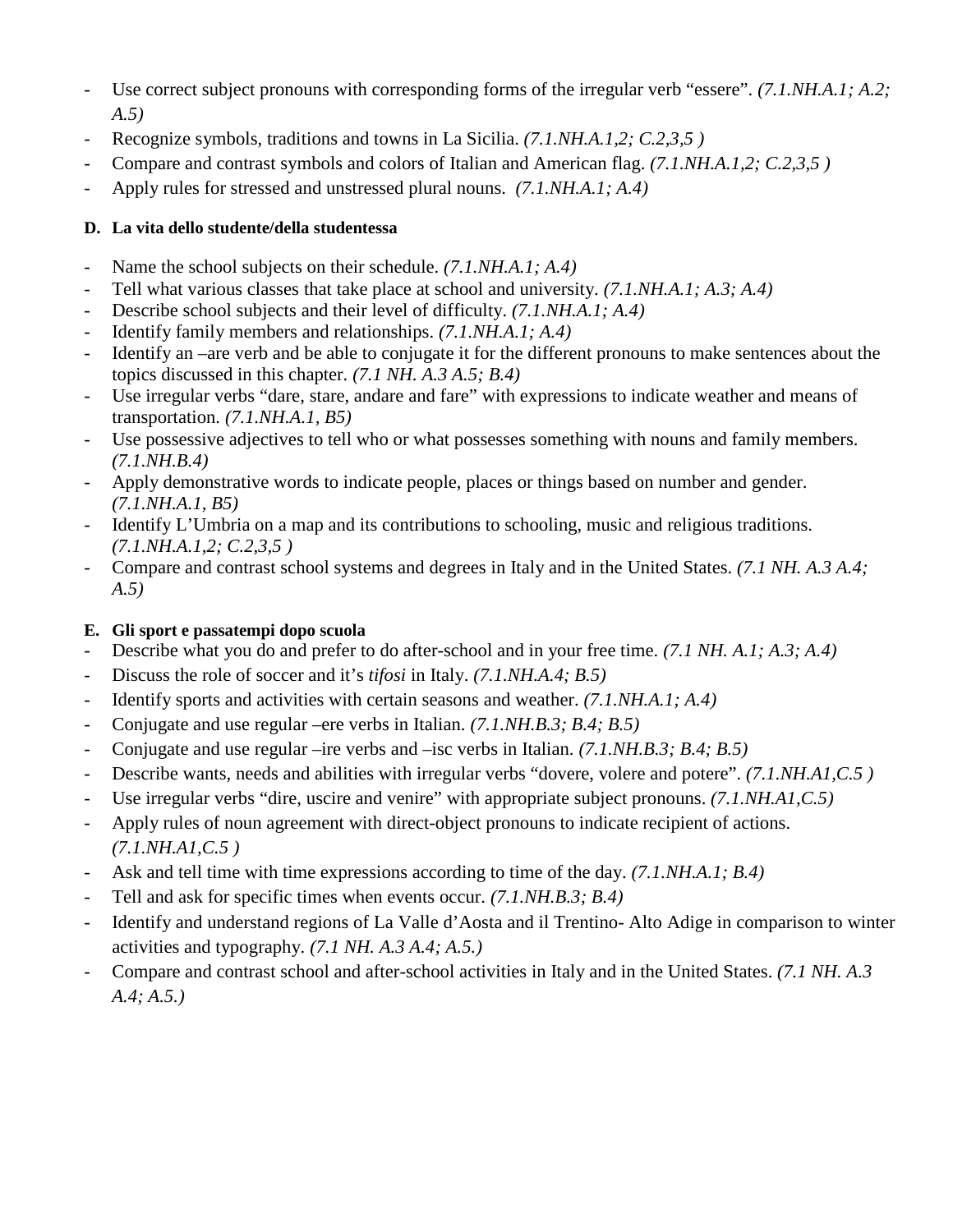# **Course Expectations and Skills**

- **1.** Maintain a notebook.
- **2.** Apply vocabulary and grammar to reading, writing and listening comprehension assignments.
- **3.** Develop and perform dialogues and oral presentations in the present tense.
- **4.** Create a variety of chapter-based projects including those which require the use of technology
- **5.** Develop a cross-cultural awareness through exposure to cultural practices.

#### **Resources**

# Text Books: *Prego 8th edition*

Supplemental Materials: Writing, Audio & Video Activities

#### **Grading Scale**

| Category                 | <b>College Prep (Regular)</b> |
|--------------------------|-------------------------------|
| <b>Classwork</b>         | 20%                           |
| <b>Homework</b>          | 20%                           |
| <b>Minor Assessments</b> | 25%                           |
| <b>Major Assessments</b> | 35%                           |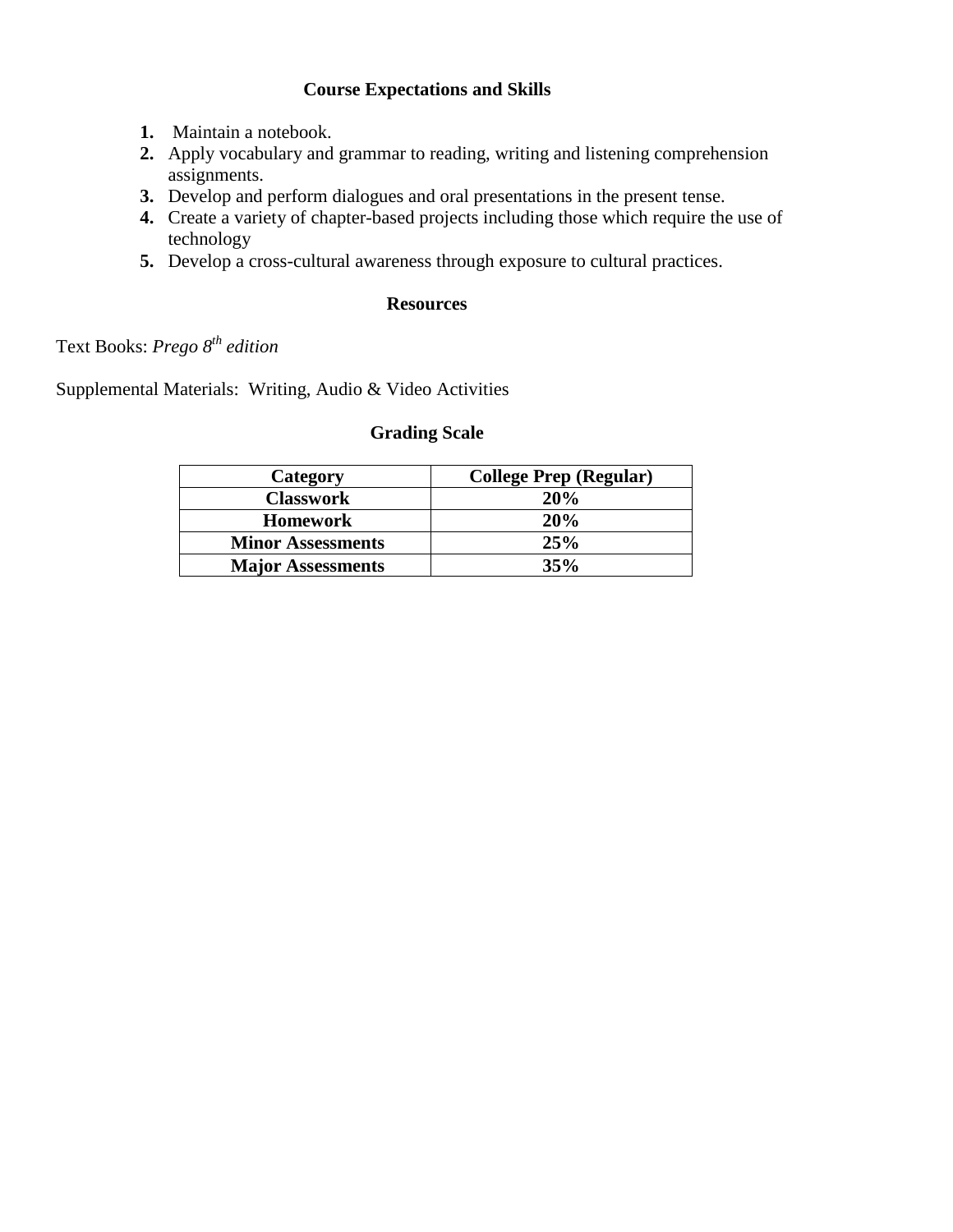# Black Horse Pike Regional School District Curriculum

# ENGAGING STUDENTS  $\bullet$  FOSTERING ACHIEVEMENT  $\bullet$  CULTIVATING  $21^{ST}$ CENTURY GLOBAL SKILLS

# **Course Name: Italian 1 Course Number: 52100**

# **PART I: UNIT RATIONALE WHY ARE STUDENTS LEARNING THIS CONTENT AND THESE SKILLS?**

| <b>Course/Unit Title: Italian</b><br>1- Unit 1- Perchè l'italiano?<br>Grade Level(s): 9                                                                                                                                                                                                                                                                                                                                                                                                                                                                                                        | <b>Unit Summary:</b><br>In the Preliminary Unit, students will begin their study by<br>communicating immediately in Italian. They will learn the Italian<br>alphabet and Italian phonetics. They will learn to greet one another, say<br>good-bye, use courteous expressions, apply common expressions to use<br>in the classroom along with classroom items, count to 100, identify days<br>of the week and months of the year, ask and give personal information.<br>Students will also use maps to discover the location of the Italy and<br>identify principal cities and regions. Students will also gain an<br>understanding of the impact of the Italian culture on the United States,<br>i.e. language, food, music, customs, and holidays.                                                                                                       |
|------------------------------------------------------------------------------------------------------------------------------------------------------------------------------------------------------------------------------------------------------------------------------------------------------------------------------------------------------------------------------------------------------------------------------------------------------------------------------------------------------------------------------------------------------------------------------------------------|-----------------------------------------------------------------------------------------------------------------------------------------------------------------------------------------------------------------------------------------------------------------------------------------------------------------------------------------------------------------------------------------------------------------------------------------------------------------------------------------------------------------------------------------------------------------------------------------------------------------------------------------------------------------------------------------------------------------------------------------------------------------------------------------------------------------------------------------------------------|
| <b>Essential Question(s):</b><br>Why is it important to<br>learn another language?<br>What is my motivation to<br>$\overline{\phantom{0}}$<br>learn another language?<br>How might learning<br>$\overline{\phantom{a}}$<br>another language open<br>"doors of opportunity?"<br>How is the Italian<br>alphabet similar and<br>different to the<br>English alphabet?<br>How do I greet people in<br>Italian?<br>How do I say goodbye in<br>Italian?<br>How do I speak politely<br>using please and thank<br>you?<br>How do I use Italian to<br>$\frac{1}{2}$<br>communicate in the<br>classroom? | <b>Enduring Understanding(s):</b><br>The Italian language and culture has influenced the world around<br>L,<br>them.<br>To communicate and describe themselves. (ie. Name, where they are<br>from, what they do, phone number and age)<br>Utilize the use of formal and informal speech along with titles.<br>$\overline{a}$<br>Use Italian to obtain everyday information in the classroom.<br>$\overline{a}$<br>Pronounce and apply sounds of the Italian alphabet and understand<br>language by using parole silmili (cognates).<br>Count and use numbers for age, phone number, currency and days of<br>the month.<br>The Italian calendar is similar and different from the American<br>calendar.<br>The Roman calendar has influenced the calendar we use today.<br>The diversity and unique the country of Italy is with geography and<br>culture. |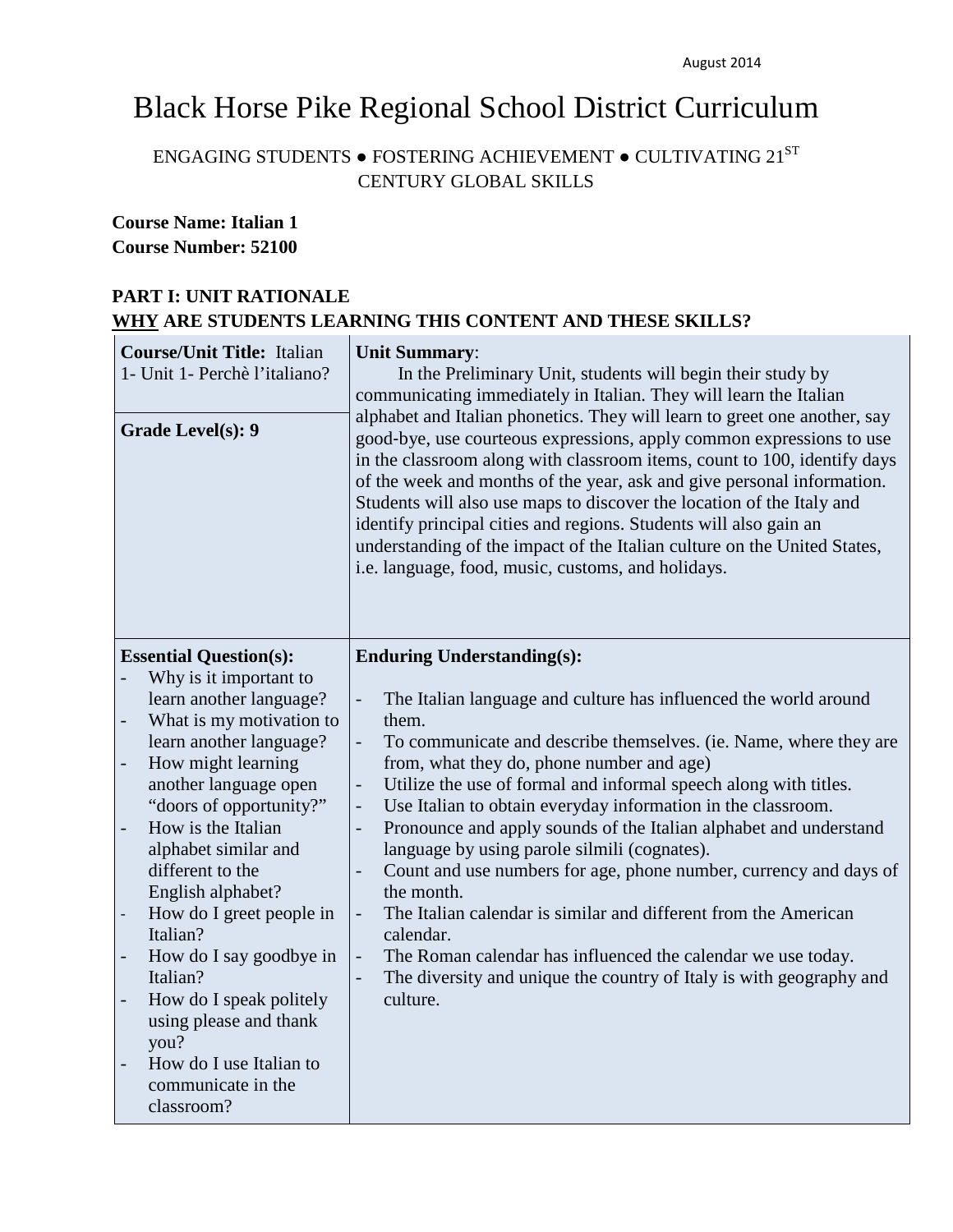| How do I count from<br>$\overline{\phantom{a}}$<br>0 to 100 in Italian?<br>How do I ask about and<br>$\overline{\phantom{a}}$<br>tell days of the week,<br>birthdays, and specific<br>dates and holidays?<br>How does Italy compare<br>$\overline{\phantom{a}}$<br>to the United States with<br>cities and typography? |  |
|------------------------------------------------------------------------------------------------------------------------------------------------------------------------------------------------------------------------------------------------------------------------------------------------------------------------|--|
|                                                                                                                                                                                                                                                                                                                        |  |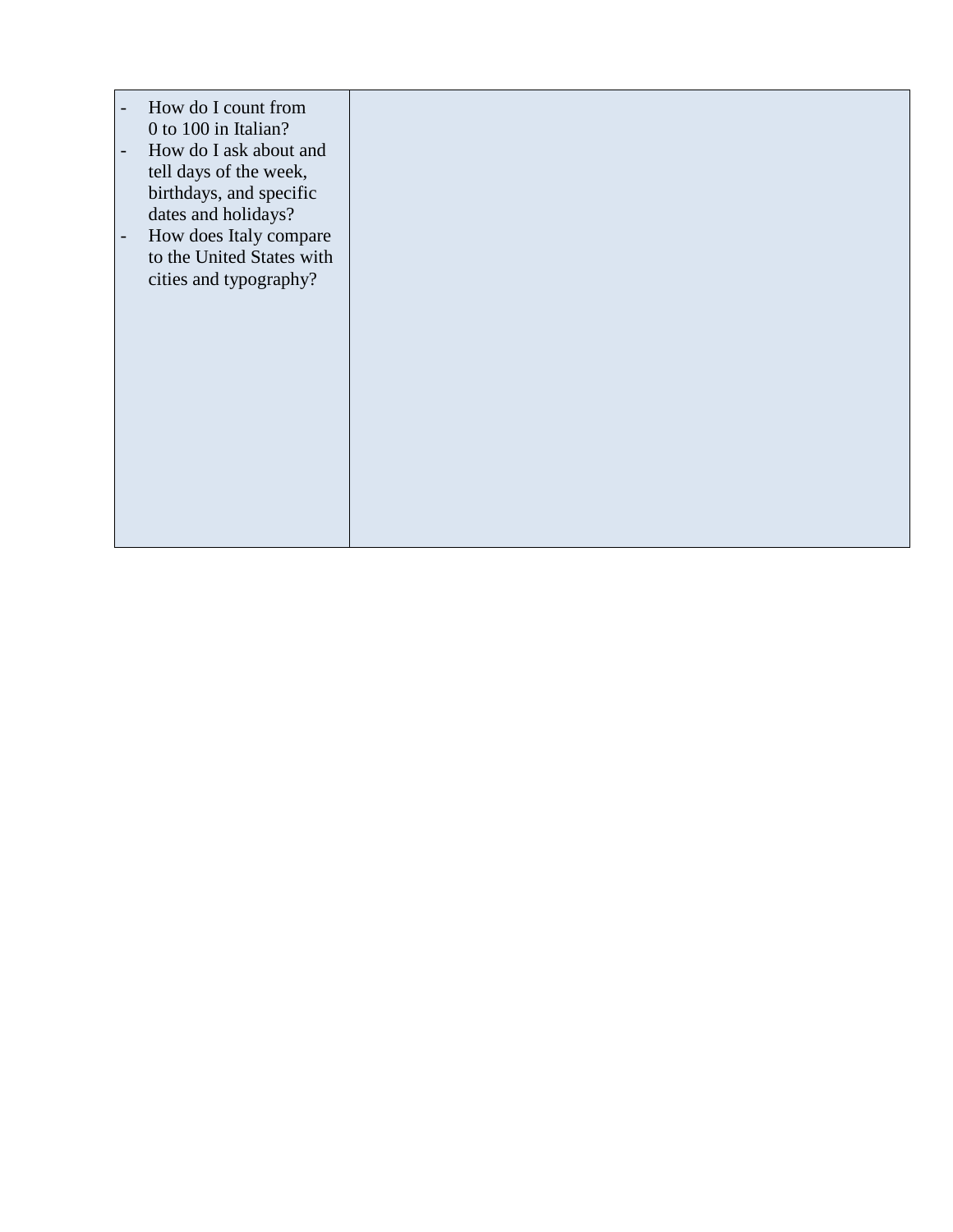# **PART II: INSTRUCTIONAL STRATEGIES AND RESOURCES DESCRIBE THE LEARNING TARGETS.**

## **Learning Target** 1.Greet people appropriately based on formality and time of day: including gestures appropriate to the culture. 2**.** Say good‐bye to people based on formality and time of day. 3. Express yourself politely depending on the audience. 4. Identify and use numbers from 0 to 100 to express a variety of information. 5. Identify and use the days of the week and the months of the year in order to relay information. 6. Find out and give specific dates. 7. Tell and ask for specific times when events occur. 8. Identify Italy and principal cities on a map. 9. Recognize currencies of Italy. 10. Recognize and apply the unique phonetic sounds of the Italian alphabet. 11. Express needs in the Italian classroom specific to teacher and students. **NJCCCS or CCSS** 1. 7.1.NH.A.3;B.3 2. 7.1.NH.A.3; B3 3. 7.1.NH.B.4 4. 7.1.NH.A.1; B4 5. 7.1.NH.A.1; B4 6. 7.1.NH.B.4; B3 7. 7.1.NH.A.1; B4 8. 7.1.NH.A.6; C.4 9. 7.1.NH.A.4 10. 7.1.NH.A.4; B.3 11. 7.1.NH.B.4

#### **After each target, identify the NJCCCS or Common Core Standards that are applicable**

#### **Inter-Disciplinary Connections:**

**Social Studies**: Analyze blank political maps of Italy.

**Technology:** Use the following websites: *Prego 8* Instructor Edition,You Tube (Sciolingua), googleearth.com; google images: cultural snapshots.

**Arts:** Listen to various pop and traditional music and videos via youtube.com/CD's.

**Math:** Counting; solving math problems to practice numbers.

# **Students will engage with the following text:**

- − *Prego! Textbook* (McGraw Hill)
- − *Prego! Workbook* (McGraw Hill)
- − *Prego! Lab Manual* (McGraw Hill)
- − *Prego! Instructional Videos* (McGraw Hill)
- − *Italianissmo* Reading (in English) on "I patroni e il giorno dell'onomastico" and "I titoli onorifici".
- − *Quizlet*.com to review vocabulary and grammar.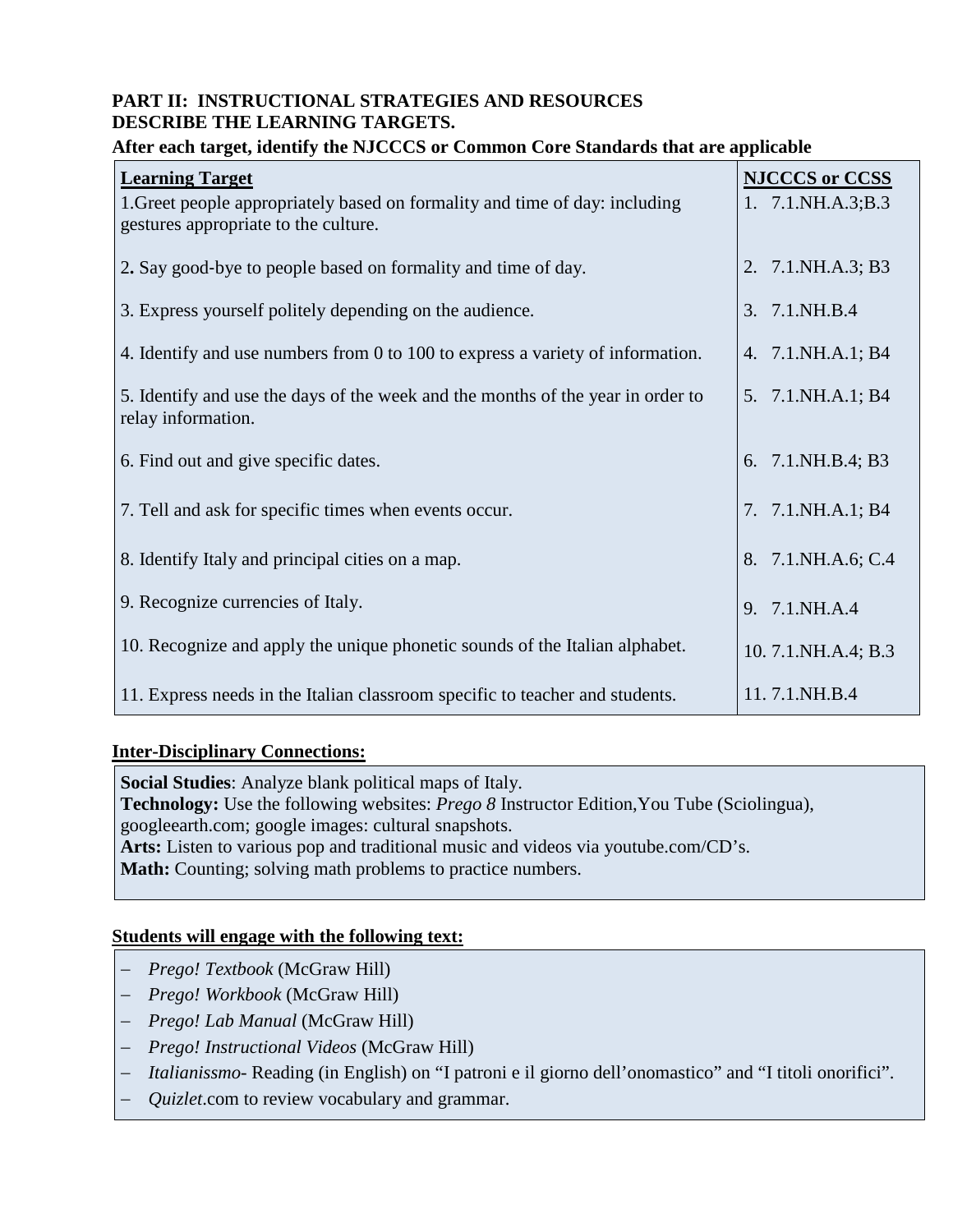# **Students will write:**

- − Open‐ended questions to give and find out basic information (name, age, birthday, date).
- − Fill in the blank questions on information about the calendar, telling time, descriptions of people.
- − Labeling pictures of people, calendars and classroom objects.
- − Dialogs introducing him or herself to others.
- − Passport information to communicate about themselves with personal information.
- − Pen Pal letters to Italian language learners.
- − Paragraphs (in English about cultural topics such as highlights of Italy and points of interest).
- − Cornell Notes (geography and capital of Italy and culture and points of interest throughout the country).

# **Modifications/Accommodations for struggling learners:**

- Students may be required to write less information, answer 3 out of 5 questions, start the dialogs and have them fill in the blanks.
- − When writing paragraphs may require shorter paragraphs or a few sentences.
- − Guided Cornell Notes with fill-in the blanks along with guiding questions.

- Students can create original songs, stories, short plays, poems, designs, etc., showing multicultural perspectives of a specific theme.
- − Students will be given additional listening comprehension tasks.
- − Students will retell a story or experience from other content areas in the target language.
- − Students will write editorials, letters, etc., to target language newspapers in the United States.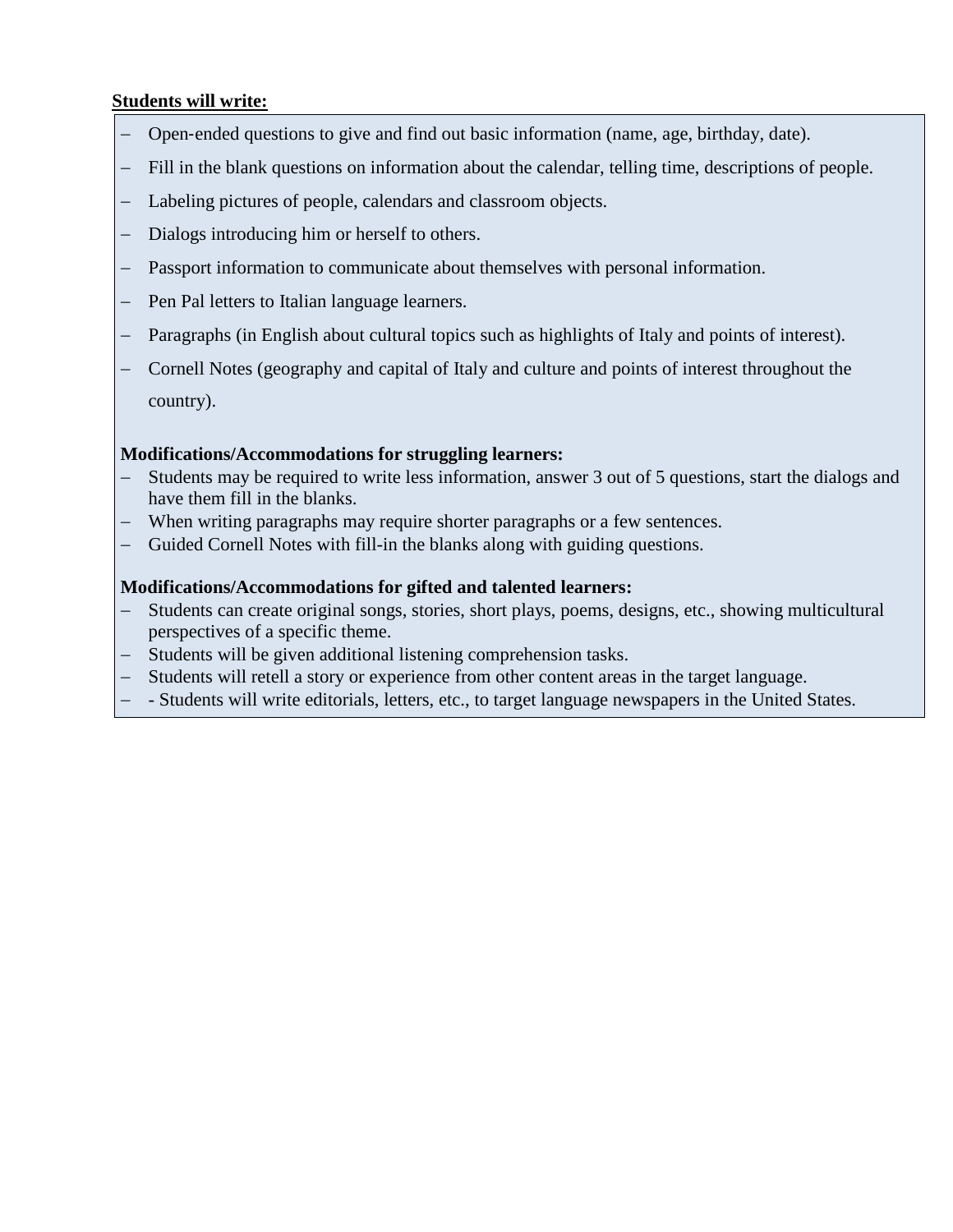# **PART III: TRANSFER OF KNOWLEDGE AND SKILLS DESCRIBE THE LEARNING EXPERIENCE. How will students uncover content and build skills.**

- Power Point presentations for vocabulary introduction/pronunciation/review.
- Power Point presentations for grammar introduction/practice.
- Authentic videos for grammar, vocabulary, and cultural information showing parts of Italy for cultural comparisons.
- Venn Diagrams (compare and contrast cultures and lifestyles between U.S. and Italy).
- Information Gap activities (vocabulary).
- Graphic Organizers (geography, culture of Italy).
- Classroom Scavenger Hunt with labels (vocabulary and classroom phrases)
- Visual aids (calendars, dry erase boards, LCD projectors).
- Hands‐on activities (Smart Board games, activities, Book bag activity).
- Listening activities (CD, Power Point presentations, music CD's, teacher‐lead choral response, Audio Workbook).
- Student-centered activities (think, pair, share, jigsaw readings, stations, group work with student roles, scavenger hunts, verb dice game, verb board game, web quests on culture topics)
- Cornell Note‐taking (Power Points, teacher lecture, ebook maps, textbook readings).
- Guided short writing activities (from textbook, Power Point notes).
- Practice Workbook activities (vocabulary, grammar, culture).

#### **Modifications/Accommodations for struggling learners:**

- Guided notes with fill in the blanks for PowerPoint presentations.
- Additional time for listening activities more repetition.
- Only odd or even numbers for workbook activities.
- Highlight or underline key words.
- Model verbal responses.

- Students will research and discuss cultural issues/perspectives in more depth.
- Students will answer and pose questions that involve inference and focus on complex cross-curricular themes or global problems.
- Students will explain reasons for taking a certain position or making a specific decision both orally and in writing.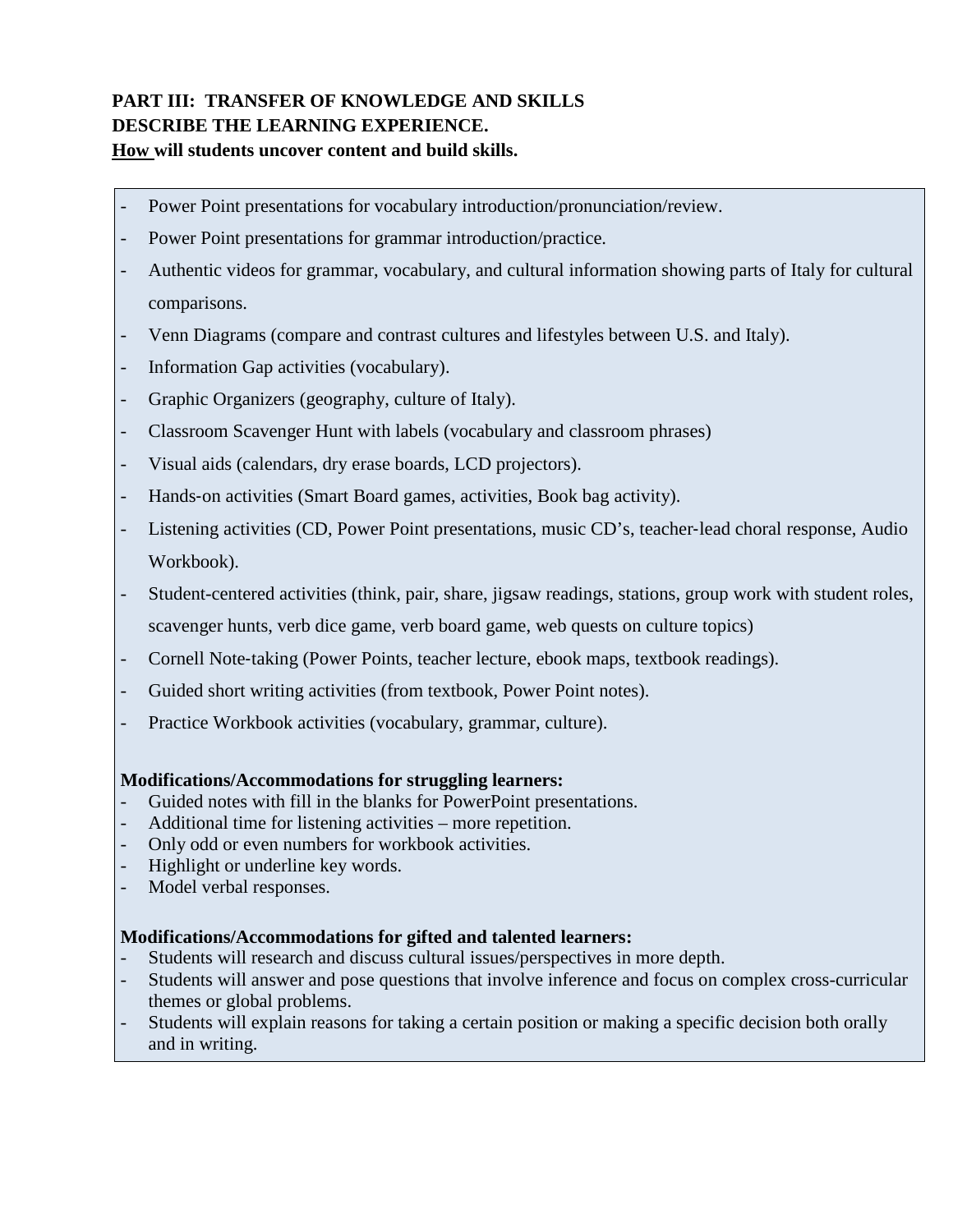# **PART IV: EVIDENCE OF LEARNING IDENTIFY THE METHODS BY WHICH STUDENTS WILL DEMONSTRATE THE Analyzing UNDERSTANDING OF CONTENT AND THEIR ABILITY TO APPLY SKILLS. IDENTIFY BLOOM'S LEVELS.**



# **Formative Assessments:**

**Quiz 1:** Greetings, distinguishing difference between formal and informal conversation, expressions of politeness and titles.

**Quiz 2:** In class phrases for teachers and students and identifying objects in a classroom.

**Quiz 3:** Alphabet sounds and spelling.

**Quiz 4:** Numbers from 0 to 100, phone numbers, addresses and currency.

- − Homework to practice calendar, greetings, good‐byes, numbers
- − Class discussions/oral participation to locate Italy, its capital and regions on a map.
- − Notebook Checks/vocabulary sheets on dates, introductions, farewells, and numbers to 100.
- − Classwork on a variety of geographical facts on Italy, calendar, numbers to 100, greetings, farewells.

# **Accommodations/Modifications:**

# **Modifications/Accommodations for struggling learners:**

- − Provide student with study guide, more space on the guide for them to fill out the guide.
- − Quizzes and tests less questions, more time, remove ambiguous choices in multiple choice, avoid true and false.
- − Clarify directions, check for understanding, have student reiterate the directions.

**Bloom's Levels: These assessments will mostly require students to Recall, Relate, Tell, Compare, Discuss, Express, or Translate.**

# **Modifications/Accommodations for gifted and talented learners:**

- − Well articulated assignments that require higher cognitive processing, in depth content and alternate modes of communication.
- Provide opportunities for the student to pursue alternate activities to engage in new learning and avoid the boredom of repeating instruction or unnecessary practice in skills already mastered.

# **Summative Assessments:**

- − Objective Benchmark on vocabulary, expressions, alphabet, numbers and geography of Italy.
- − Reading, writing and listening benchmark dealing with personal information and every day conversations.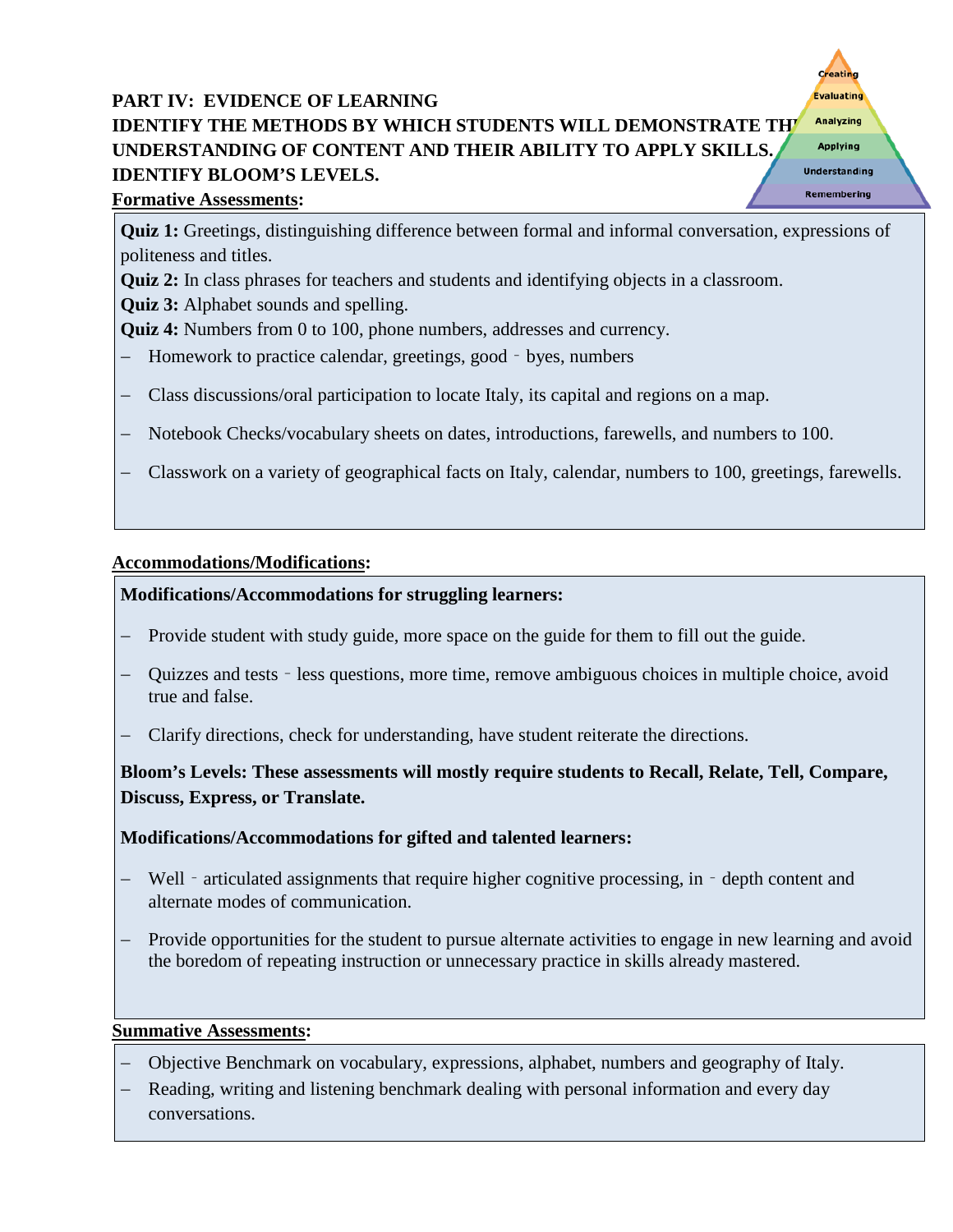**Bloom's Levels: These assessments will mostly require students to Recall, Relate, Tell, Compare, Discuss, Express, or Translate.** 

#### **Accommodations/Modifications:**

#### **Modifications/Accommodations for struggling learners:**

- − Provide study guide with highlighted or underlined key information.
- − Provide word bank, decrease number of questions, read directions, model responses, larger font, and more white space; provide opportunity to finish at another time.

#### **Modifications/Accommodations for gifted and talented learners:**

- Tests and quizzes should emphasize higher level thinking skills such as synthesis, analysis, and evaluation.
- − Increased writing and reading in questions and responses.

#### **Performance Assessments:**

- − Calendar project dealing with birthday month and Italian holidays or feast days.
- − Interragativo: Oral assessment (Test) of student's ability to communicate with memorized phrases.
- − Role-plays to introduce themselves to each other.
- − Dialogs in real-life situations on greetings, farewells, birthdays, phone numbers and addresses.
- − Oral participation as a grade in class.

#### **Bloom's Levels: These assessments will mostly require students to Recall, Relate, Tell, Compare, Discuss, Express, or Translate.**

#### **Accommodations/Modifications:**

#### **Modifications/Accommodations for struggling learners:**

Provide clear and concise rubric, simplify project directions, and give directions for one section of the project at a time.

- − Give assignments involving more sophisticated computer research and reporting in the target language.
- − Give handouts, information for web searches, etc., in the target language.
- − Expect them to process a greater volume of any given print material; and give them option of independent world language projects of choice.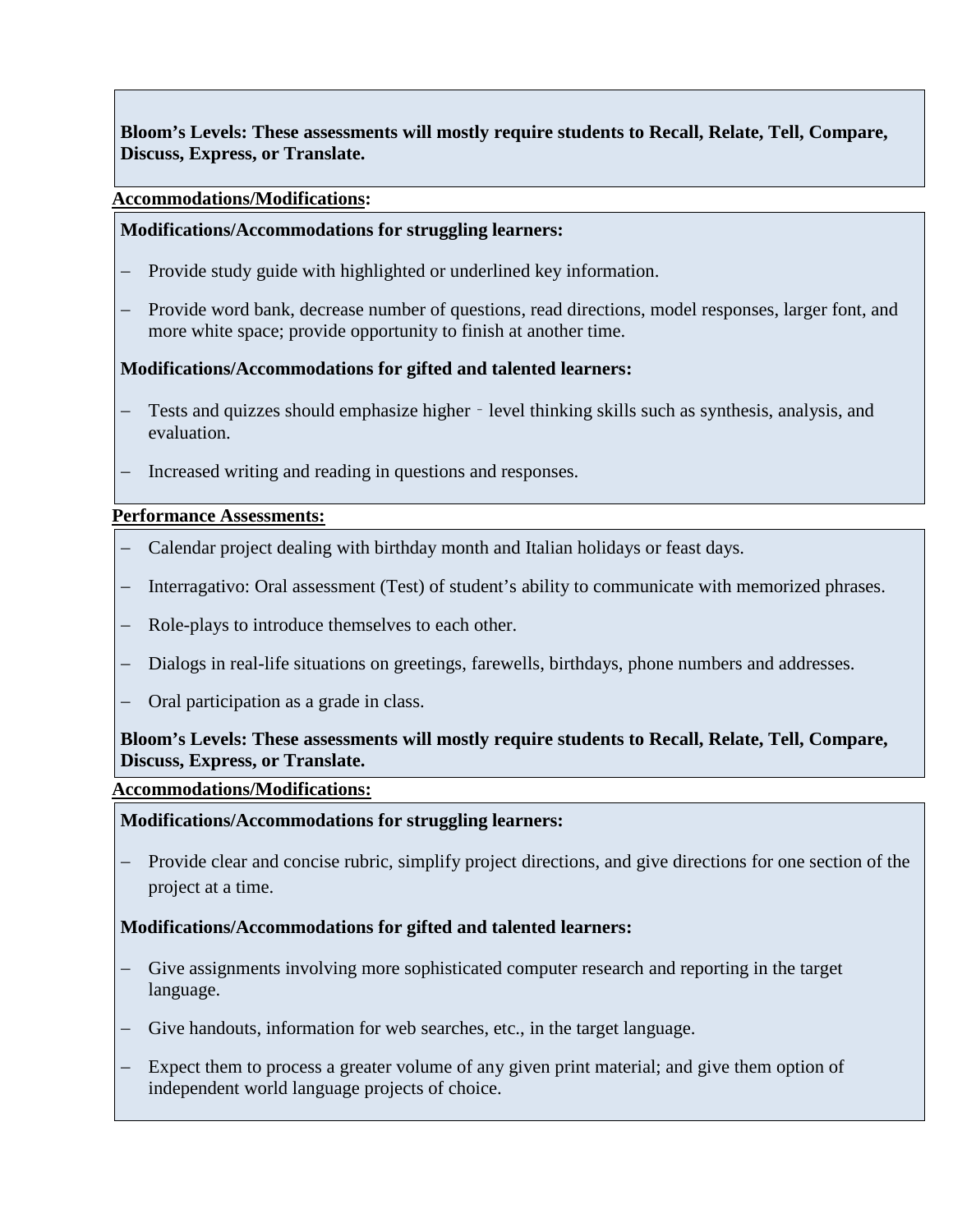# Black Horse Pike Regional School District Curriculum

ENGAGING STUDENTS ● FOSTERING ACHIEVEMENT ● CULTIVATING 21ST CENTURY GLOBAL

SKILLS

# **Course Name: Italian 1**

# **Course Number: 52100**

# **PART I: UNIT RATIONALE**

#### **WHY ARE STUDENTS LEARNING THIS CONTENT AND THESE SKILLS?**

| <b>Course/Unit Title: Italian</b><br>1- Le città italiane<br><b>Grade Level(s): 9</b>                                                                                                                                                                                                                                                                                                                                                                                               | <b>Unit Summary:</b><br>In this unit, students will explore a typical Italian city, means of<br>transportation and directions with simple prepositions. They will<br>identify larger Italian cities and explore their cultures and traditions.<br>Students will understand the basis of a romance language such as<br>Italian with identifying gender and number in nouns. They will be<br>able to express nouns with indefinite articles and buono (good) to<br>indicate objects within a city. Students will be about to express<br>themselves and talk about others using avere (to have) to indicate<br>feelings or physical sensations.                                        |
|-------------------------------------------------------------------------------------------------------------------------------------------------------------------------------------------------------------------------------------------------------------------------------------------------------------------------------------------------------------------------------------------------------------------------------------------------------------------------------------|-------------------------------------------------------------------------------------------------------------------------------------------------------------------------------------------------------------------------------------------------------------------------------------------------------------------------------------------------------------------------------------------------------------------------------------------------------------------------------------------------------------------------------------------------------------------------------------------------------------------------------------------------------------------------------------|
| <b>Essential Question(s):</b><br>How does an Italian city<br>look and differ from<br>those in the United<br>States?<br>How can I give and<br>understand directions in<br>Italian?<br>How is transportation<br>used in Italy?<br>How does number and<br>gender in nouns look in<br>Italian?<br>How do indefinite<br>articles help me to<br>describe singular nouns?<br>How can I express that<br>an object is "good" in<br>Italian?<br>How do Italian cities<br>maintain and explore | <b>Enduring Understanding(s):</b><br>The function and culture of an Italian city.<br>The customs, traditions and history connect with various Italian<br>cities.<br>There are places within a city with directions and ways to get there<br>through means of transportation.<br>Italian nouns identify with gender and number.<br>There are rules dealing with number and gender that apply with<br>indefinite articles and uses of <i>buono</i> .<br>There are different uses for Italian subject pronouns.<br>There are irregular forms of <i>avere</i> communicate, "to have".<br>÷,<br>That idiomatic expression conveys feelings and physical<br>$\overline{a}$<br>sensations. |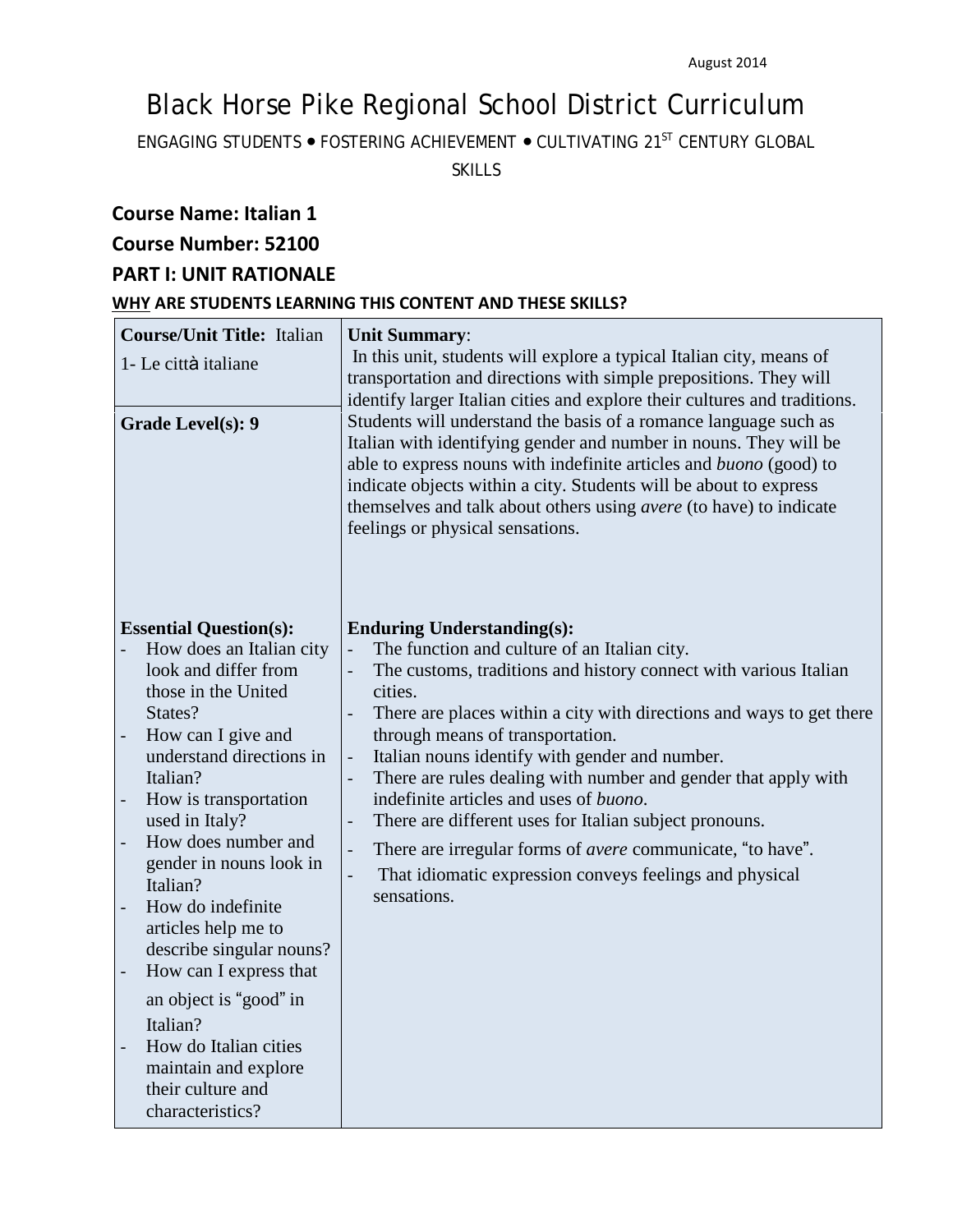| How can I express "to<br>$\overline{\phantom{a}}$                                              |  |
|------------------------------------------------------------------------------------------------|--|
| have" in Italian?                                                                              |  |
| How do expressions in<br>$\overline{\phantom{a}}$<br>avere help me to<br>communicate my needs? |  |
|                                                                                                |  |
|                                                                                                |  |
|                                                                                                |  |
|                                                                                                |  |
|                                                                                                |  |
|                                                                                                |  |
|                                                                                                |  |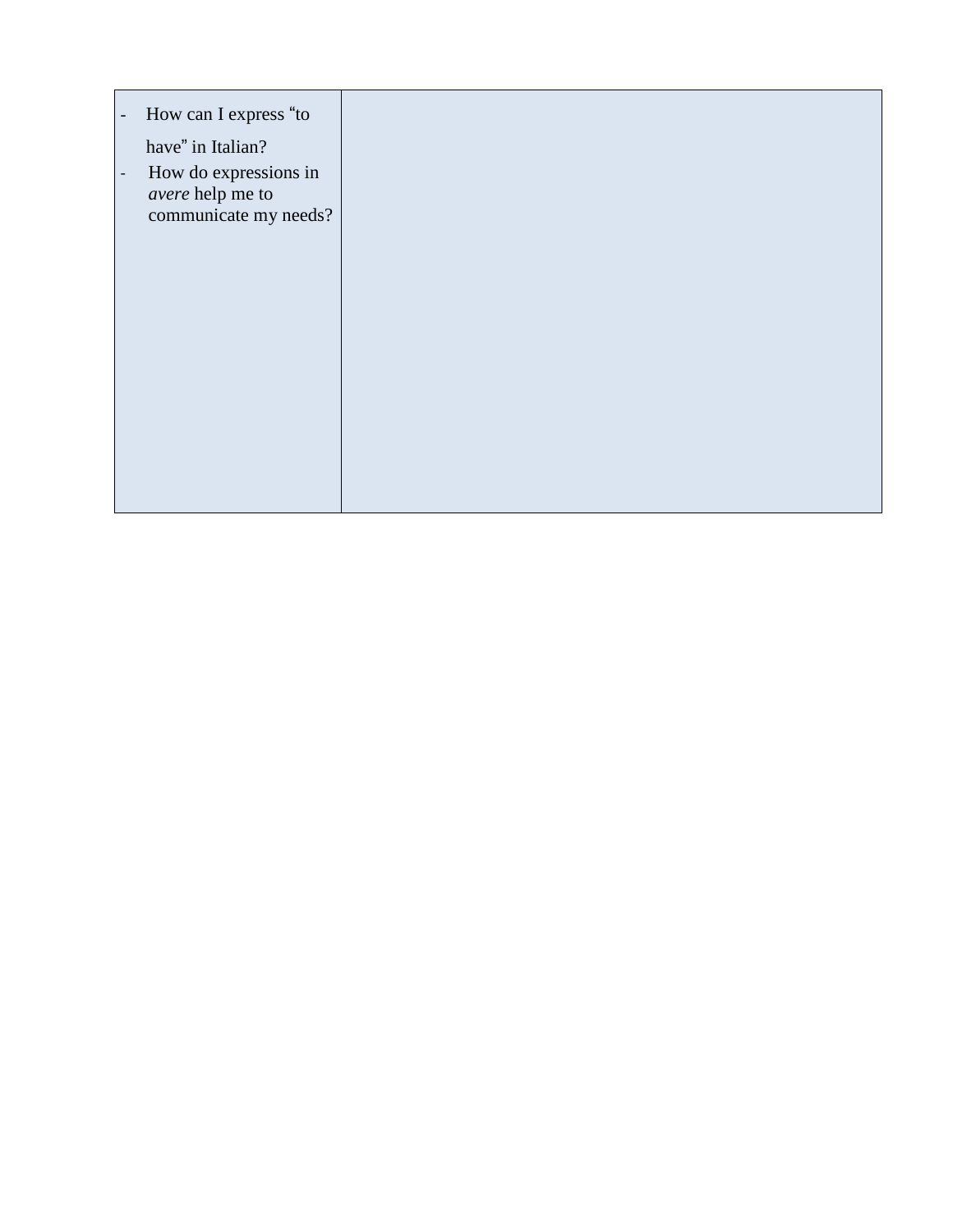# **PART II: INSTRUCTIONAL STRATEGIES AND RESOURCES DESCRIBE THE LEARNING TARGETS.**

# **After each target, identify the NJCCCS or Common Core Standards that are applicable**

| <b>Learning Target</b><br>1. Identify and create an Italian city including places, transportation and<br>directions with simple prepositions. | <b>NJCCCS</b> or CCSS<br>1. $7.1 \text{.} \text{NH}$ . A.1; A.4;<br>B.1 |
|-----------------------------------------------------------------------------------------------------------------------------------------------|-------------------------------------------------------------------------|
| 2. Ask for and tell information about cities.                                                                                                 | 2. 7.1. NH.A.1; A.4;<br>B.1                                             |
| 3. Recognize nouns based on number and gender.                                                                                                | 3.7.1.NH.A.1; A.4                                                       |
| 4. Apply indefinite article rule for placement in front of nouns utilizing correct<br>gender and number agreement.                            | 4.7.1.NH.A.1; A.4                                                       |
| <b>5.</b> Express "good" with the forms of "buono" with singular nouns.                                                                       | 5.7.1.NH.A.1; A.4                                                       |
| 6. Use correct subject pronouns with corresponding forms of the irregular verb<br>"avere".                                                    | 6.7.1.NH.A.1; A.2;<br>A.5                                               |
| 7. Use the irregular verb "avere" in its conjugated forms.                                                                                    | 7. $7.1$ . NH.A.1; A.2;<br>A.5                                          |
| 8. Compare and contrast the concept of cities between the United States and<br>Italy.                                                         | 8.7.1.NH.A.3,<br>R.CCR.1,2,4                                            |
| 9. Express feelings and physical sensations about themselves and others.                                                                      | 9. 7.1. NH.A.1; A.4;<br>B.4                                             |

# **Inter-Disciplinary Connections:**

**Social Studies:** Study cultural value systems, traditions; linking various nationalities to parts of Italy; studying maps of Italy.

Technology: Utilize website: Prego 8 Instructor Edition, googleearth.com; google images: cultural snapshots.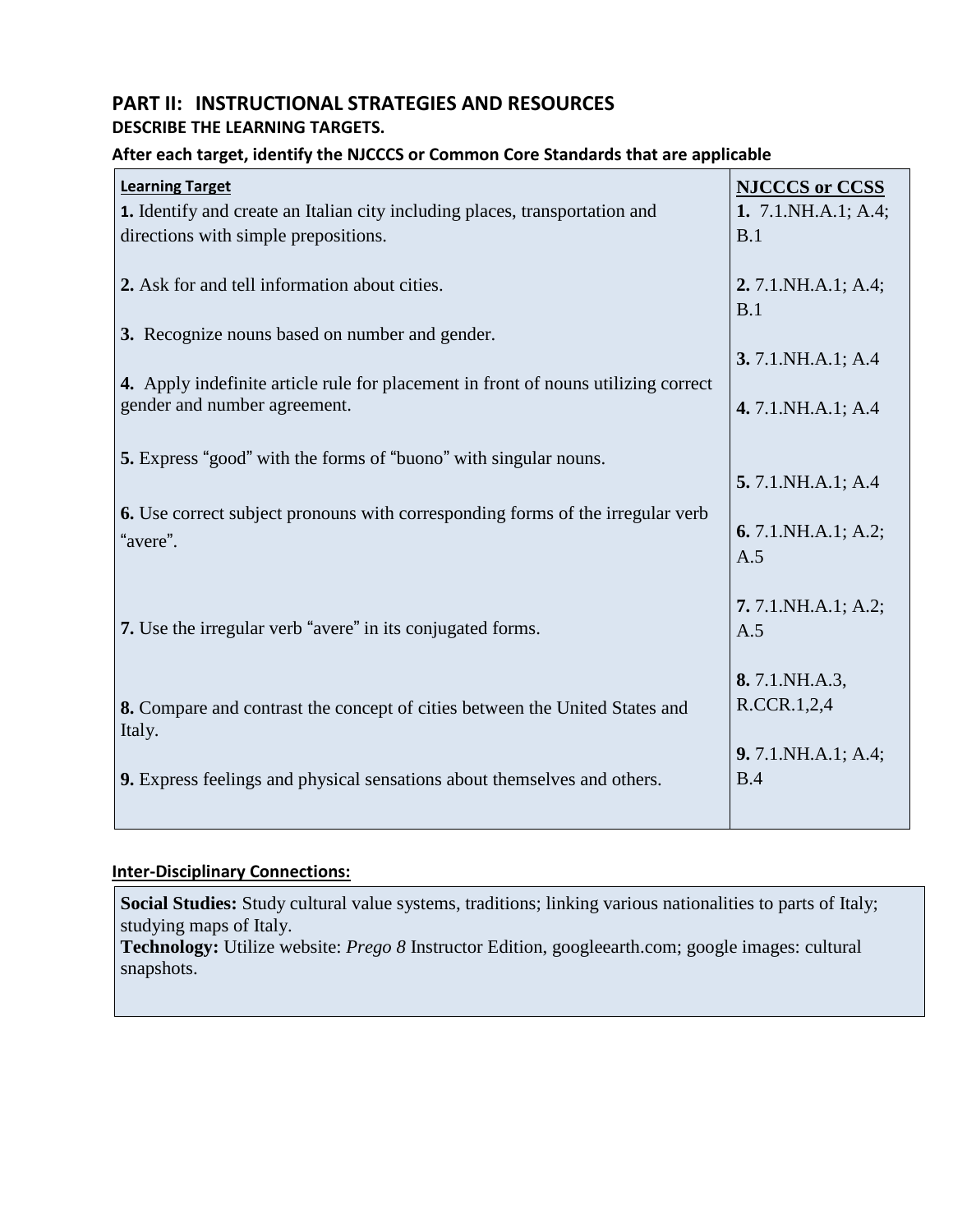# **Students will engage with the following text:**

- − *Prego! Textbook* (McGraw Hill)
- − *Prego! Workbook* (McGraw Hill)
- − *Prego! Lab Manual* (McGraw Hill)
- − *Prego! Instructional Videos* (McGraw Hill)
- **-** *Italianissimo* Reading (in English) on "La Piazza"
- **-** *Quizlet*.com to review vocabulary and grammar.
- **-** Authentic Song "Tutta mia la città" used for pronunciation and parole simili.
- **-** Authentic Maps from Italian cities brought in by teacher.

# **Students will write:**

- **-** Open-ended questions about their cities and where they live.
- **-** Labeling Italian cities with different vocabulary.
- **-** Complete sentences to describe places, transportation and directions in a city.
- **-** List places in cities.
- **-** Written dialogs obtaining information about directions and places.
- **-** Pen Pal letters about their cities.
- Cornell Notes (verb conjugation of "avere", subject pronouns, indefinite articles, nouns, forms of

"buono", Italian cities).

# **Modifications/Accommodations for struggling learners:**

- Students may be required to write less information, answer 3 out of 5 questions, start the dialogs and have them fill in the blanks.
- When writing paragraphs may require shorter paragraphs or a few sentences.

- Students will be given additional vocabulary.
- Student may be required to write a short play and direct the class to perform the play.
- Student may be asked to help struggling learners with their dialogs (writing, speaking, and listening)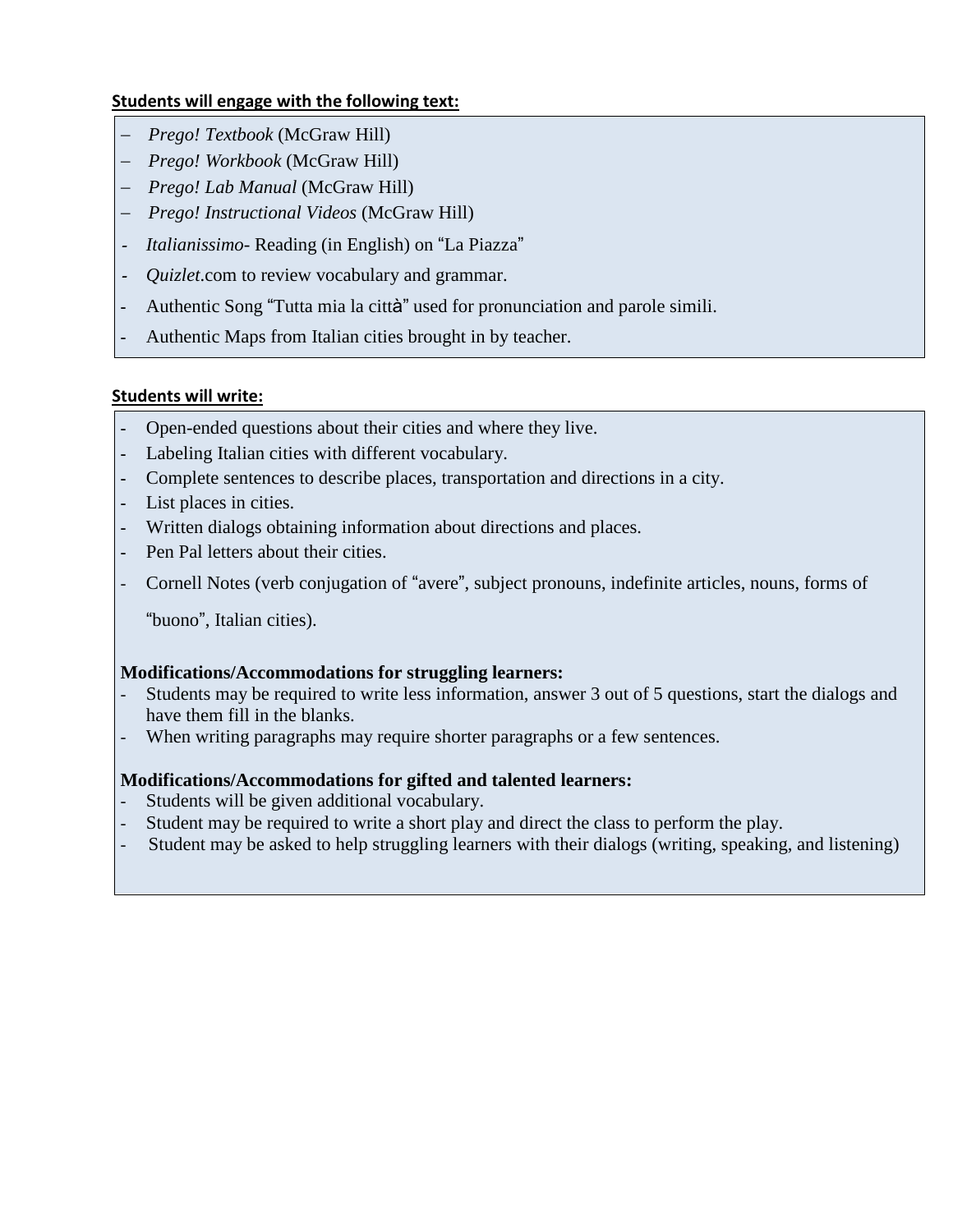# **PART III: TRANSFER OF KNOWLEDGE AND SKILLS**

# **DESCRIBE THE LEARNING EXPERIENCE.**

# **How will students uncover content and build skills.**

- Power Point presentations for vocabulary introduction/pronunciation/review on places, transportation and directions.
- Power Point presentations for grammar introduction of subject pronouns, noun agreement, indefinite articles, buono and avere expressions.
- Authentic videos for vocabulary on Italian cities and cultural information depicting real-life scenarios about cities in Italy.
- Venn Diagrams (compare and contrast concept of cities in Italy and the U.S.).
- Information Gap activities (describing cities and asking partner about their city).
- Visual aids (pictures of people with varied physical characteristics for them to describe).
- Hands- on activities (Smart Board games, activities to match pictures of places in a city with transportation).
- Listening activities (CD activities based on vocabulary on city descriptions, Power Point presentations to repeat correct pronunciation of vocabulary on describing cities, teacher- lead choral response, Audio Workbook activities).
- Cornell Note-taking (Power Points, teacher lecture, maps, textbook readings).
- Student-centered activities (think, pair, share, jigsaw readings, stations, group work with student roles, scavenger hunts, verb dice game, verb board game, web quests on culture topics)
- Guided short writing activities to describe their cities (from textbook, Power Point notes).
- Practice Workbook activities (city description and association exercises, verb "avere" exercises, subject pronoun exercises, indefinite article exercises, noun agreement exercises).

# **Modifications/Accommodations for struggling learners:**

- Guided notes with fill in the blanks for PowerPoint presentations.
- Additional time for listening activities more repetition.
- Only odd or even numbers for workbook activities.
- Highlight or underline key words. Model verbal responses

# **Modifications/Accommodations for gifted and talented learners:**

Require research and discussion of cultural issues/perspectives in more depth; create Power Points for pertinent vocabulary.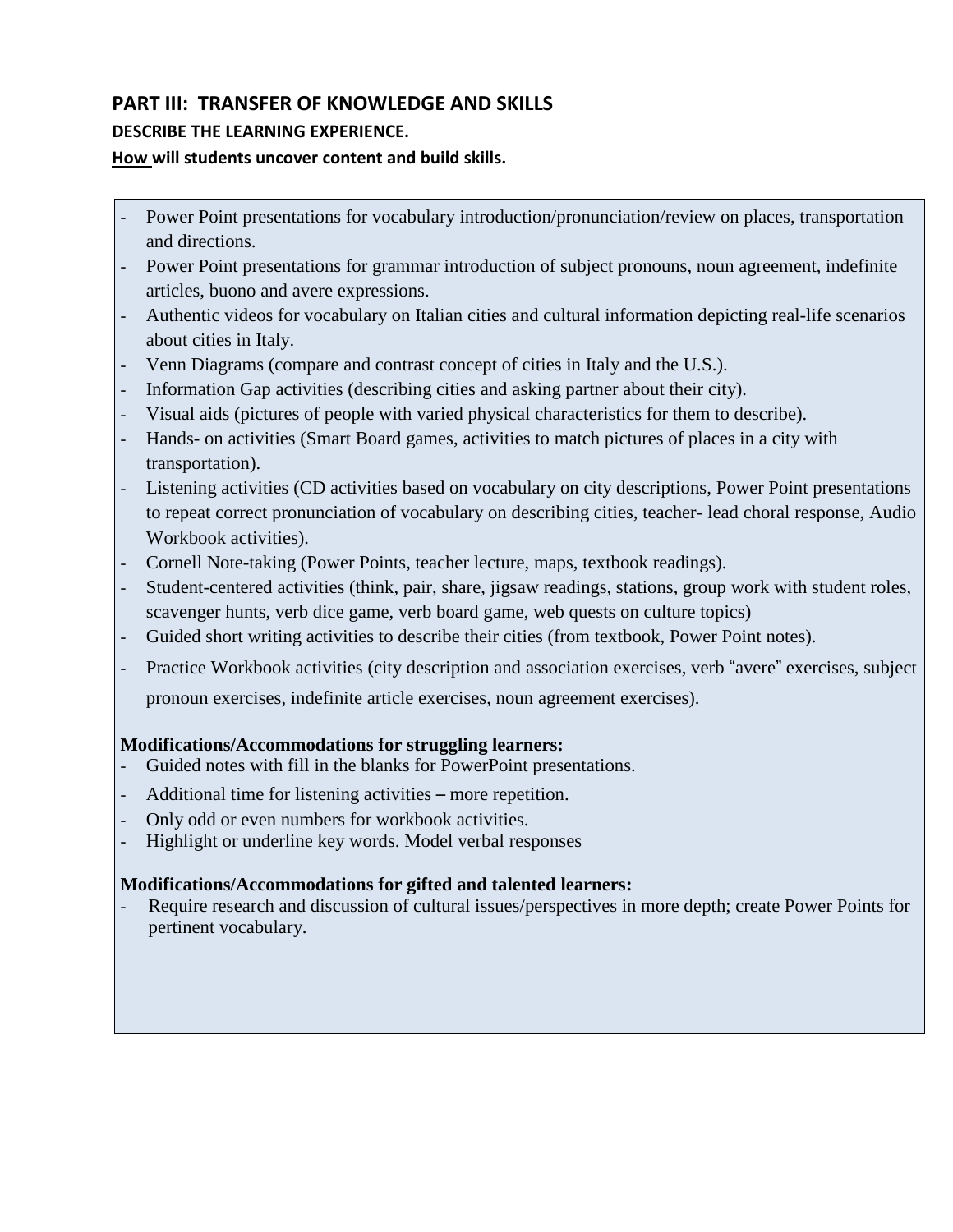# **PART IV: EVIDENCE OF LEARNING IDENTIFY THE METHODS BY WHICH STUDENTS WILL DEMONSTRATE THEIR UNDERSTANDING OF CONTENT AND THEIR ABILITY TO APPLY SKILLS. IDENTIFY BLOOM'S LEVELS.**

**Creatin** Evaluating **Analyzing Applying Understanding** Remembering

## **Formative Assessments:**

- **Quiz 1:** Identify and associate vocabulary with places in a city using transportation and directions**.**
- **Quiz 2:** Nouns in number and gender.

**Quiz 3:** Indefinite Articles and forms of "buono".

**Quiz 4:** Subject Pronouns and the irregular verb "avere".

**Quiz 5:** Idiomatic expressions with "avere".

- Oral questions comparing and contrasting Italian and American cities.
- Exit slips- conjugations, subject pronoun identification and pluralization of nouns.
- Homework- vocabulary, nouns, indefinite articles with "buono", subject pronouns, "avere" and avere

expressions.

- Notebook Checks (study flashcards on "avere" conjugation, subject pronouns, avere expressions, noun

agreement, indefinite articles)

# **Accommodations/Modifications:**

# **Modifications/Accommodations for struggling learners:**

- Provide student with study guide, more space on the guide for them to fill out the guide.
- Quizzes and tests less questions, more time, remove ambiguous choices in multiple choice, avoid true and false.
- Clarify directions, check for understanding, have student reiterate the directions.

# **Bloom**'**s Levels: These assessments will mostly require students to Recall, Relate, Tell, Compare, Discuss, Express, or Translate.**

- Well‐articulated assignments that require higher cognitive processing, in‐depth content and alternate modes of communication.
- Provide opportunities for the student to pursue alternate activities to engage in new learning and avoid the boredom of repeating instruction or unnecessary practice in skills already mastered.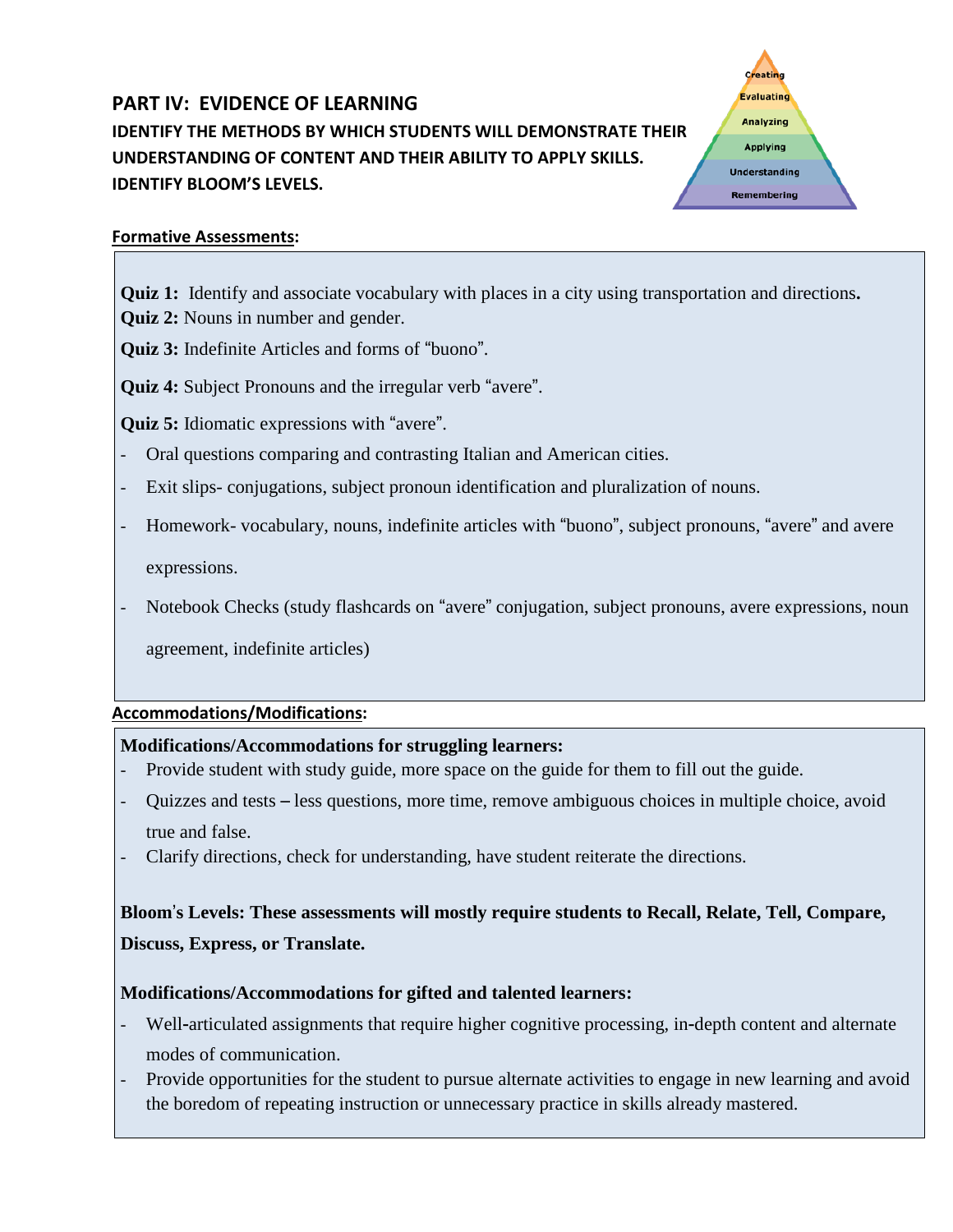#### **Summative Assessments:**

- Objective Benchmark with vocabulary, grammar and culture.
- Reading, Writing and Listening Benchmark based on descriptions of cities that utilize vocabulary and grammar points.

**Bloom's Levels: These assessments will mostly require students to Recall, Relate, Tell, Compare, Discuss, Express, or Translate.**

#### **Accommodations/Modifications:**

#### **Modifications/Accommodations for struggling learners:**

- Provide study guide with highlighted or underlined key information.
- Provide word bank, decrease number of questions, read directions, model responses, larger font, and more white space; provide opportunity to finish at another time.

#### **Modifications/Accommodations for gifted and talented learners:**

- Tests and quizzes should emphasize higher-level thinking skills such as synthesis, analysis, and evaluation.
- Increased writing and reading in questions and responses.

#### **Performance Assessments:**

- Create an Italian City- label vocabulary and provide sentences describing places in the city with singular and plural nouns, directions and "buono".
- Dialogs/role plays depicting realistic conversations between 2 people who are in a city.
- Oral participation: read aloud dialogs from textbook asking people what they have in their city.
- **-** Research an Italian city using Google Maps: identify places of interest; describe city features with street names and price of tickets for attractions.

**Bloom's Levels: These assessments will mostly require students to Recall, Relate, Tell, Compare, Discuss, Express, or Translate.**